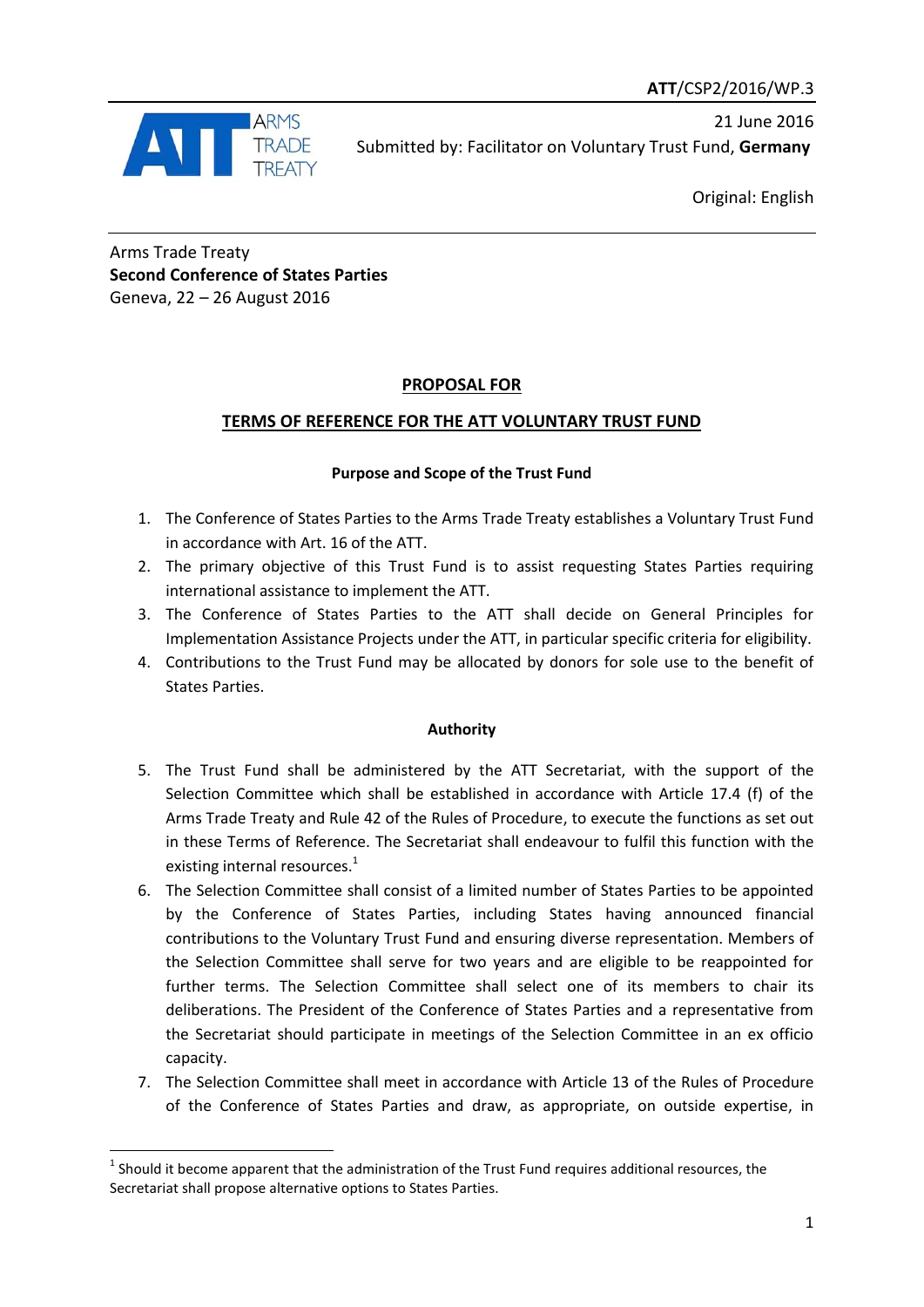particular from UN agencies and civil society. A State Party that has submitted a project proposal as a beneficiary cannot, for that project selection cycle, be a member of the Selection Committee.

### **Operation of the Trust Fund**

- 8. States Parties or other entities may donate to the ATT Voluntary Trust Fund throughout the year and make pledges at a dedicated segment of each ordinary session of the Conference of States Parties. These donations shall be transferred to the ATT Voluntary Trust Fund, preferably within 30 days.
- 9. Following the pledging session at the ordinary session of the Conference of States Parties and on the basis of pledges made, the ATT Secretariat will inform States Parties of the amount of funds available for the following project year, and call for project proposals by States requiring implementation assistance to be submitted by 31 March.
- 10. The ATT Secretariat shall conduct a pre-screening of all project proposals received by the due date against "the General Principles for Implementation Assistance Projects under the ATT Voluntary Trust Fund" as decided by the Conference of States Parties to the ATT (Attachment) and draft a shortlist of eligible projects, relying on outside expertise as appropriate and needed, by 30 April, subject to approval by the Selection Committee.
- 11. The Selection Committee shall decide by 15 June on the initial allocation of available funds, based on the shortlist. This decision, and any subsequent allocation decisions that may be required over the course of the project year, shall follow the General Principles for Implementation Assistance Projects under the ATT as decided by the Conference of States Parties (see attachment) and shall be reported to the Conference of States Parties.
- 12. The Secretariat will ensure that the initial grants are paid out as decided and ensure transparent accounting. It shall report to the Conference of States Parties accordingly.
- 13. The Secretariat will ensure that reports on the implementation of projects by beneficiaries will be evaluated and report back to States Parties on the success of the projects. Beneficiary countries may be invited to present their results and answer questions.
- 14. Administrative details regarding the application procedure to be followed by beneficiaries shall be elaborated by the Secretariat.

#### **Monitoring, Auditing and Reporting**

- 15. The audit provisions as per Rule 10 of the Financial Rules for the Conferences of States Parties and the Secretariat shall be applicable mutatis mutandis.
- 16. All recipients of funds shall submit a final report that should be made publicly available via the ATT Website. The final report should include a description of the outcomes, achievements and impacts as well as outline possible shortcomings and recommendations for further actions. Furthermore, the final report should include a detailed financial report on expenditures and balances. The report is due 60 days after completion of the activity financed by the fund. The ATT Secretariat shall provide technical guidelines for reporting, and ensure appropriate monitoring and evaluation.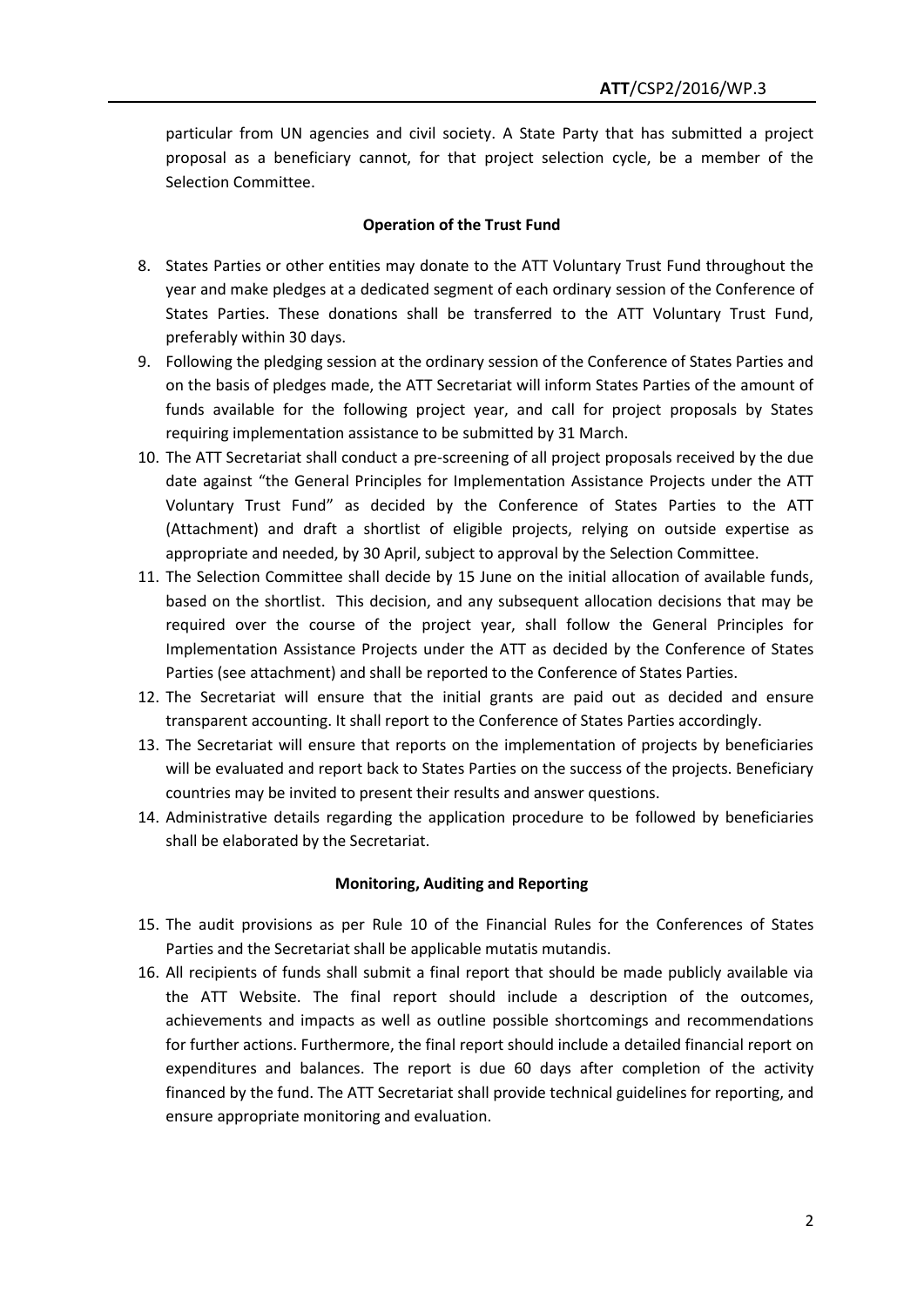### **Final Provisions**

- 17. These Terms of Reference will be re-evaluated by the Conference of States Parties after two years.
- 18. In the event of a termination of the activities of the fund, outstanding bills shall be paid and the remaining donations shall be refunded.

**\*\*\***